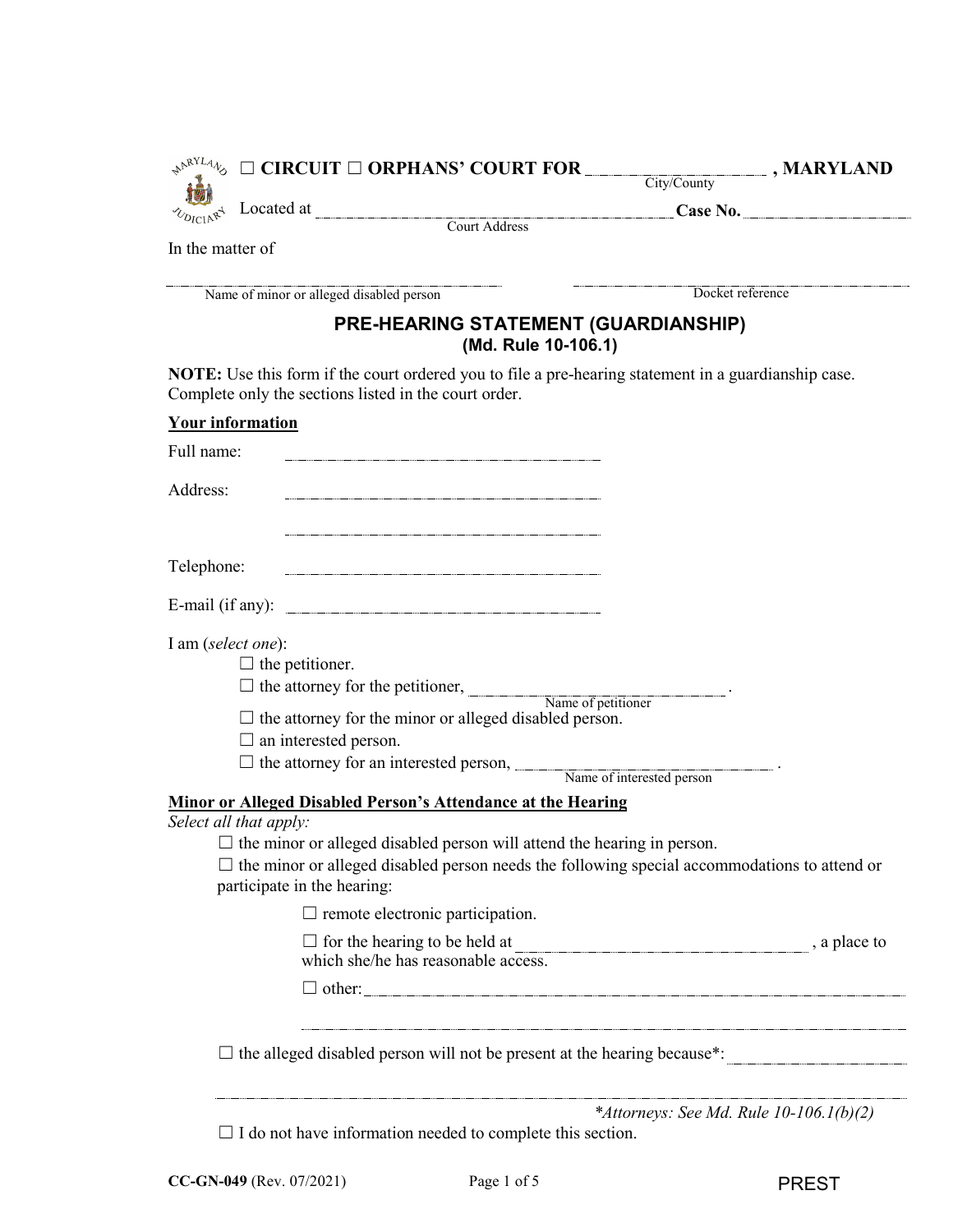# **Jury Trial**

*Only complete this section if you are an attorney representing an alleged disabled person on a petition seeking guardianship of the person.* 

The alleged disabled person (*select one*):

 $\Box$  requests a jury trial.

 $\Box$  waives the right to a jury trial.

# **Stipulations and/or Limitation of Issues**

*List any issues (facts, evidence, etc.) you and all other parties agree about (stipulations) or issues that you and all other parties agree need to be resolved by the court (limitations). Attach additional sheets if needed.*

## **A. Stipulations**

# **B. Limitation of Issues**

# **Position of Minor or Alleged Disabled Person**

*Only complete this section if you are an attorney representing the minor or alleged disabled person.*

Has your client stated or expressed a position that you are permitted to share with the court regarding:

- **A. The need for guardianship?** ☐ Yes ☐ No If yes, what is your client's position?
- **B.** The availability of any less restrictive alternative to guardianship?  $\Box$  Yes  $\Box$  No If yes, what is your client's position?
- **C. Limitations of the powers of the guardian of the person (if appointed)** ☐ Yes ☐ No If yes, what is your client's position?
- **D.** The appropriateness of the person proposed to be guardian of the person? □ Yes □ No If yes, what is your client's position?
- **E. Limitations of the powers of the guardian of the property (if appointed)?**  $\Box$  Yes  $\Box$  No If yes, what is your client's position?
- **F. The appropriateness of the person proposed to be guardian of the property?** □ Yes □ No If yes, what is your client's position?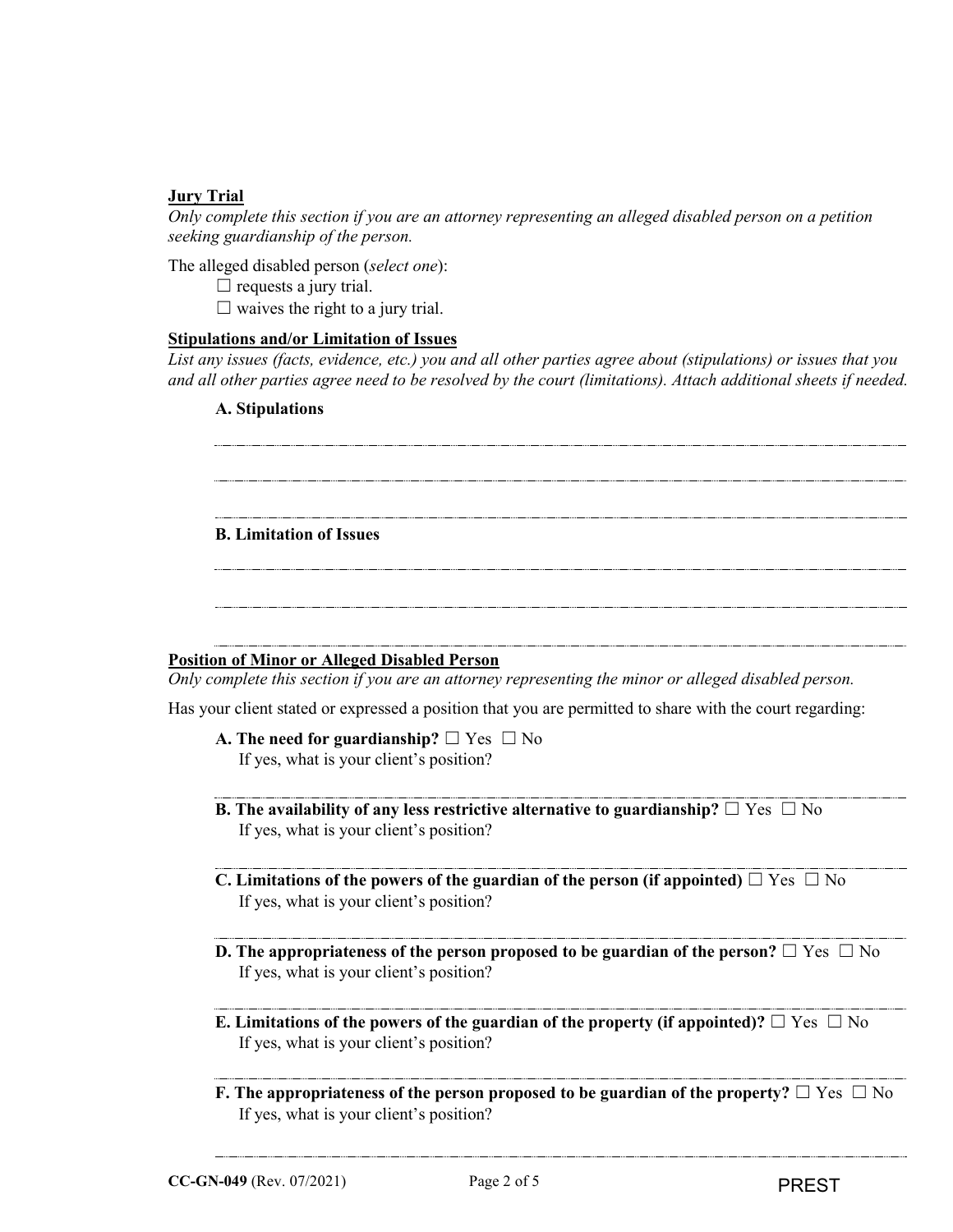## **Position of Petitioner or Interested Person**

*Only complete this section if you are the petitioner, an interested person, or an attorney representing the petitioner or an interested person.*

State your/your client's position regarding:

## **A. The need for guardianship.**

Do you/Does your client believe the minor or alleged disabled person needs a guardian of the person?  $\Box$  Yes  $\Box$  No  $\Box$  Not applicable

Do you/Does your client believe the minor or alleged disabled person needs a guardian of the property?  $\Box$  Yes  $\Box$  No  $\Box$  Not applicable

## **B. The availability of any less restrictive alternative to guardianship.**

Do you/Does your client believe that there are any available less restrictive alternatives to guardianship?  $\Box$  Yes  $\Box$  No If yes, explain:

# **C. Guardianship of the person (if applicable).**

What, if any, limits do you/does your client believe the court should place on the powers of the proposed guardian of the person (if appointed):

Do you/does your client have an objection to the proposed guardian of the person?  $\Box$  Yes  $\Box$  No If yes, explain:

#### **D. Guardianship of the property (if applicable).**

What, if any, limits do you/does your client believe the court should place on the powers of the proposed guardian of the property (if appointed):

Do you/does your client have an objection to the proposed guardian of the property? $\Box$  Yes  $\Box$  No If yes, explain: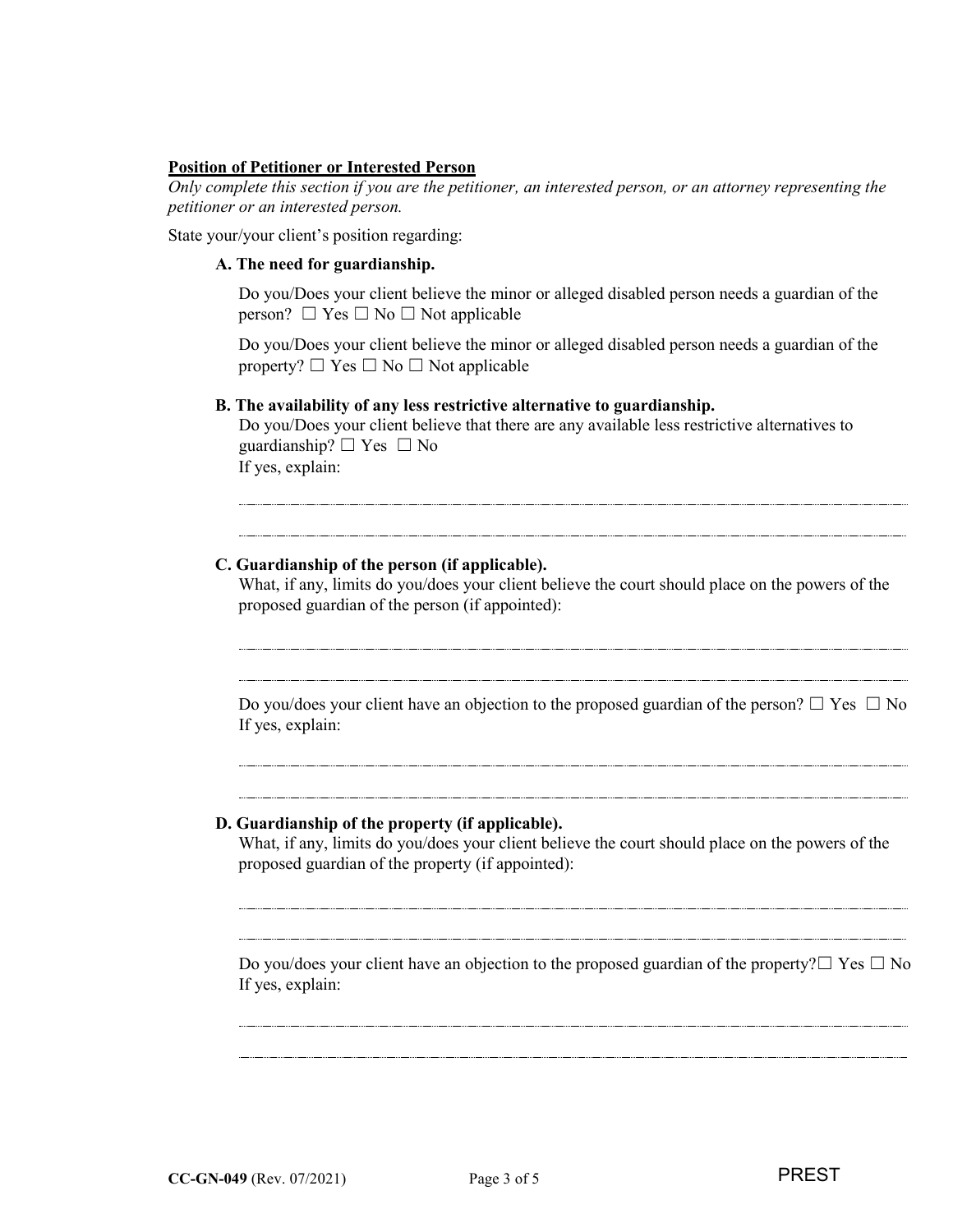## **Interested Persons**

Are there interested persons not previously identified in a pleading or paper filed in this case?  $\Box$  Yes  $\Box$  No

If yes, list their names, relationship to the minor or alleged disabled person, and, if known, state whether they have been served case paperwork (attach additional sheets if needed):

| Name                                        | Address | Telephone<br>Number | E-mail Address<br>(if known) | Relationship to<br>Minor or Alleged |
|---------------------------------------------|---------|---------------------|------------------------------|-------------------------------------|
|                                             |         |                     |                              | Disabled person                     |
| Served? $\Box$ Yes $\Box$ No $\Box$ Unknown |         |                     |                              |                                     |

Served? ☐ Yes ☐ No ☐ Unknown

Served? ☐ Yes ☐ No ☐ Unknown

Do you/does your client have an objection to the designation of any of these individuals as interested persons? (*If the individual is not designated as an interested person, then they will NOT be allowed to participate as a party in the case.*)  $\Box$  Yes  $\Box$  No

If yes, explain:

# **Property**

If guardianship of the property is sought, is there any property the minor or alleged disabled person owns or has any interest in, including an absolute interest, joint interest, or an interest less than absolute (trust, life estate, etc.) that has not been identified in a pleading or paper filed in this case?  $\Box$  Yes  $\Box$  No

If yes, describe (attach additional sheets if needed):

| Property                                                                                | Location | Value | Trustee, Custodian,<br>Agent, etc. |
|-----------------------------------------------------------------------------------------|----------|-------|------------------------------------|
|                                                                                         |          |       |                                    |
|                                                                                         |          |       |                                    |
|                                                                                         |          |       |                                    |
|                                                                                         |          |       |                                    |
| <b>Expert Testimony</b>                                                                 |          |       |                                    |
| Will you present any expert witnesses? $\square$ Yes $\square$ No                       |          |       |                                    |
| If yes, list the full name of each expert witness (attach additional sheets if needed): |          |       |                                    |
|                                                                                         |          |       |                                    |
|                                                                                         |          |       |                                    |